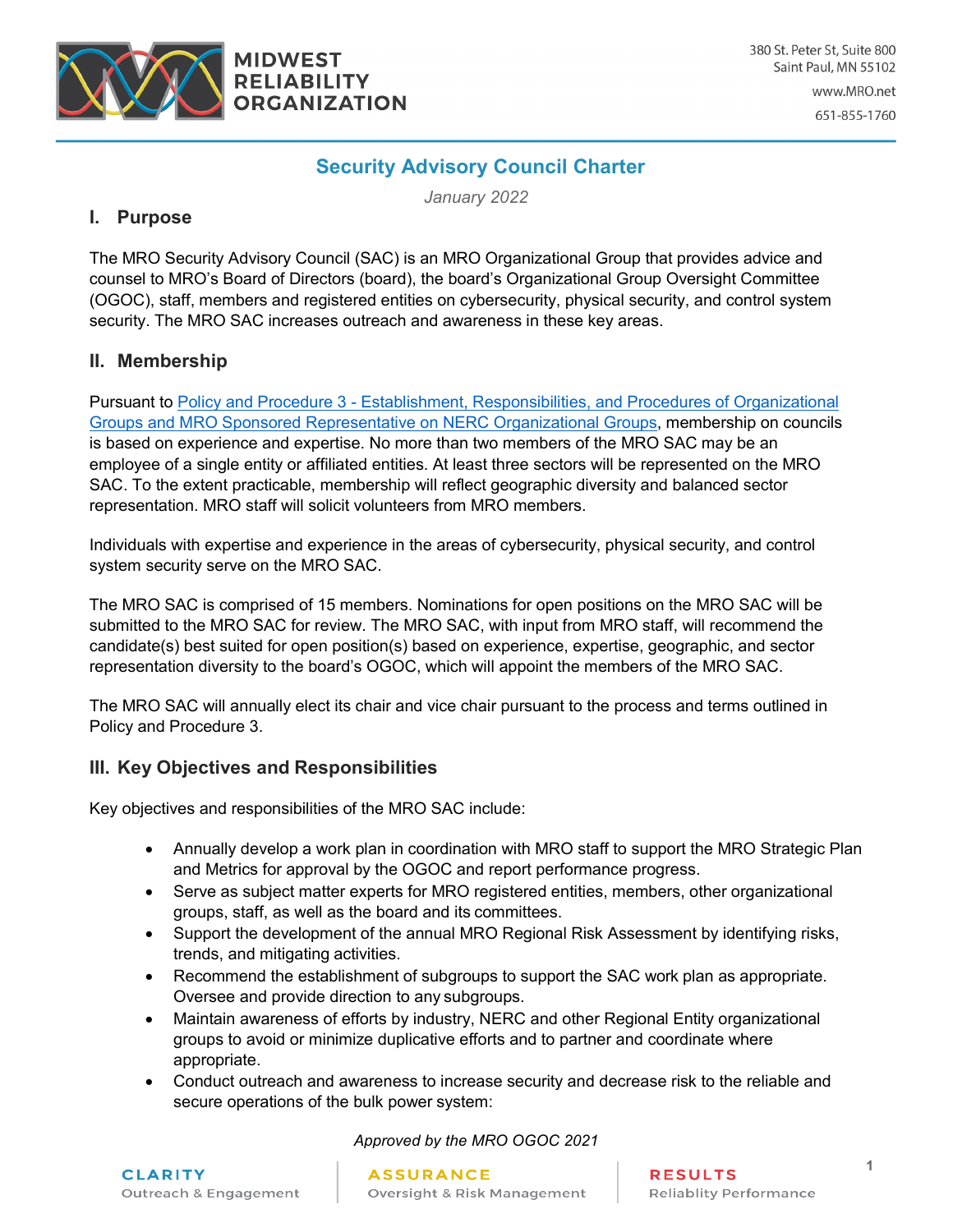

- o Strengthen relationship between MRO registered entities; E-ISAC, DHS, FBI, ICS-CERT, Fusion Centers and other similar agencies; trade associations and forums such as CEA, EPRI, EPSA, NATF, NAGF, NRECA, EEI, APPA and IEEE; and other U.S. or Canadian federal partners such as DOE, FERC and DoD, Public Safety Canada, RCMP, Canadian Cyber Incident Response Centre.
- $\circ$  Facilitate and lead the design of the Annual MRO SAC Conference(s) by identifying topics and speakers. Present at the workshop as appropriate.
- o Support Midwest Reliability Matters by writing articles.
- o Share best practices and other pertinent information via webinars.
- o Create, consolidate and distribute highly relevant security information to region security contacts, primary compliance contacts, and others in the region as appropriate.
- Develop a Highly Effective Reliability Organization (HERO) outreach effort to help registered entities assess and improve their own security practices.
- Recommend individuals to represent MRO as representatives on NERC organizational groups to the OGOC.
- Provide guidance and communicate expectations to MRO NERC representatives, receive reports from MRO NERC representatives, and disseminate the information as directed by the board's OGOC.
- Support the applicable NERC program areas.
- Annually review the charter and propose changes as needed to the OGOC
- The SAC will provide strategic support and quidance to the SACTF, review the SACTF Work Plan and Charter, and collaborate in an effort to ensure cohesion and mitigate duplicate efforts with SAC

#### **IV. Meetings**

The MRO SAC will meet quarterly or as necessary, in person or via conference call and/or web meeting. Once a year the MRO SAC will meet with the OGOC the day before a regularly scheduled board meeting.

All MRO council chairs and vice chairs will meet with the OGOC the day before the fourth quarter regularly scheduled board meeting to review the council's accomplishments during the past year and to develop work plans for the following year.

Meetings of the MRO SAC are open to public attendance; however, the meeting may be called into closed session by the chair or vice chair. Additional meeting requirements related to agendas and minutes, voting and proxy, and rules of conduct are outlined in MRO Policy and Procedure 3.

## **V. Costs**

Meeting costs incurred by MRO SAC members are reimbursable by MRO according to MRO Policy and Procedure 2 – Expense Reimbursement.

## **VI. Reporting Requirements**

The chair or vice chair of the MRO SAC will provide an oral report to the OGOC regarding the council's work as well as any emerging issues during the annual scheduled in person meeting. During the other

#### *Approved by the MRO OGOC 2021*